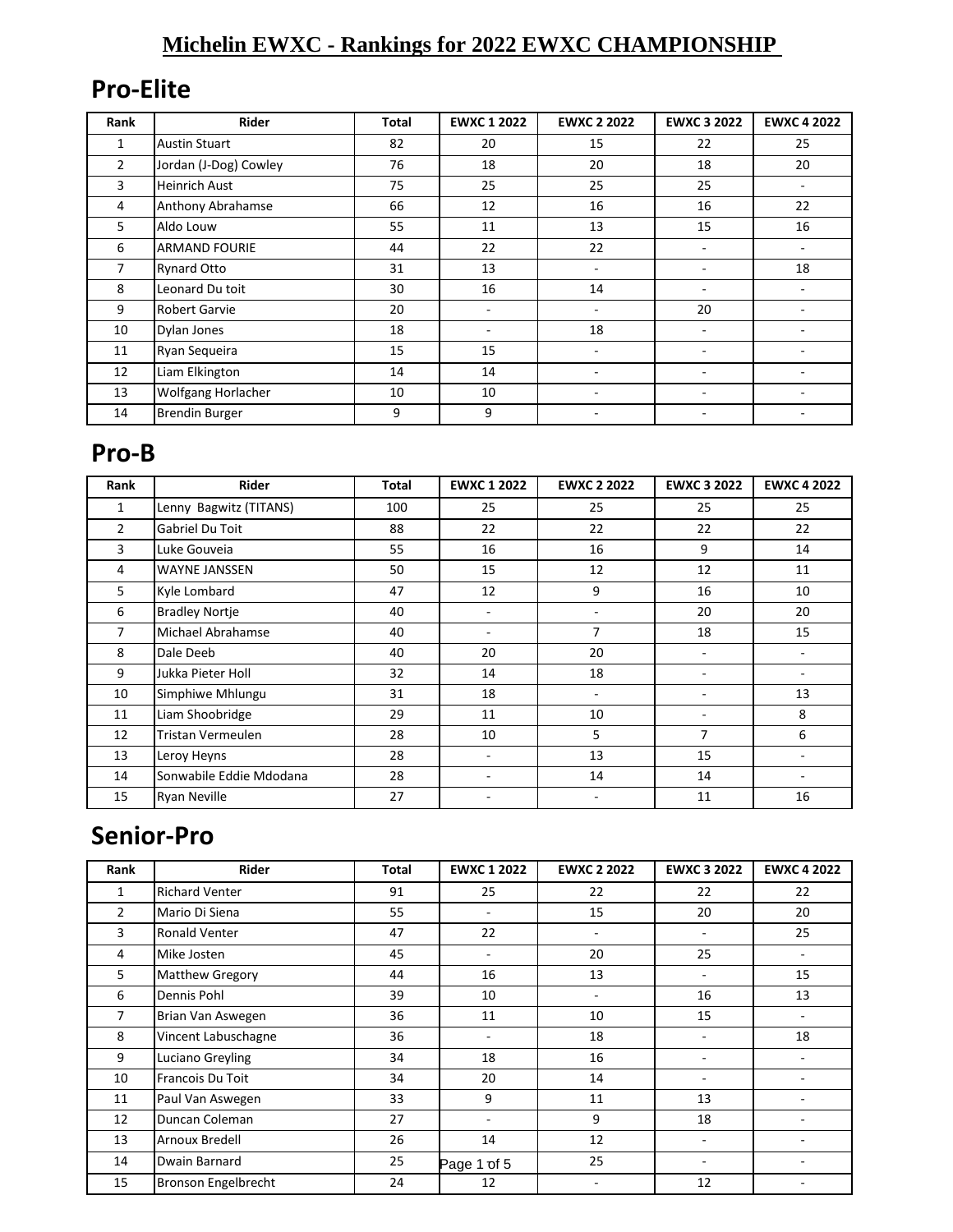#### **Masters**

| Rank           | <b>Rider</b>     | Total | <b>EWXC 1 2022</b>       | <b>EWXC 2 2022</b> | <b>EWXC 3 2022</b> | <b>EWXC 4 2022</b>       |
|----------------|------------------|-------|--------------------------|--------------------|--------------------|--------------------------|
| 1              | Johnny Viviers   | 83    | 25                       | 13                 | 25                 | 20                       |
| $\overline{2}$ | Shaun Kirk       | 74    | 20                       | 22                 | 20                 | 12                       |
| 3              | Lars Brandlin    | 66    | 22                       | 10                 | 18                 | 16                       |
| 4              | Rudy Cavina      | 63    | 16                       | 25                 | 22                 | $\overline{\phantom{m}}$ |
| 5              | Ivan De Beer     | 58    | 14                       | 14                 | 15                 | 15                       |
| 6              | Jason Fulkes     | 40    | 13                       | 16                 | ٠                  | 11                       |
| 7              | Romano Cavina    | 37    | 15                       | 12                 | $\sim$             | 10                       |
| 8              | Franz Czepek     | 36    | $\blacksquare$           | 20                 | 16                 | $\overline{\phantom{a}}$ |
| 9              | Otto Horlacher   | 33    | 12                       | 8                  | ٠                  | 13                       |
| 10             | Louis Kraukamp   | 30    | 11                       | 6                  | 13                 |                          |
| 11             | Chris Mortimer   | 27    | 8                        | $\mathbf{1}$       | 11                 | $\overline{7}$           |
| 12             | Justin Broughton | 25    |                          |                    |                    | 25                       |
| 13             | Pierre Botha     | 22    | $\overline{\phantom{a}}$ |                    |                    | 22                       |
| 14             | Carlo Render     | 21    | 10                       | 11                 | ٠                  |                          |
| 15             | Gareth Ireland   | 20    | 5                        | 3                  | 6                  | 6                        |

# **HighSchool**

| Rank           | Rider                    | Total | <b>EWXC 1 2022</b>       | <b>EWXC 2 2022</b>       | <b>EWXC 3 2022</b> | <b>EWXC 4 2022</b> |
|----------------|--------------------------|-------|--------------------------|--------------------------|--------------------|--------------------|
| 1              | Matthew Battersby        | 87    | 22                       | 20                       | 25                 | 20                 |
| $\overline{2}$ | Clayton Codd             | 84    | 20                       | 22                       | 20                 | 22                 |
| 3              | Owen Sequeira            | 68    | 16                       | 18                       | 18                 | 16                 |
| 4              | <b>Ruben Pieters</b>     | 63    | 14                       | 16                       | 15                 | 18                 |
| 5              | <b>Matt Stevens</b>      | 60    | $\overline{\phantom{a}}$ | 13                       | 22                 | 25                 |
| 6              | Rogan Wilson             | 52    | 12                       | 14                       | 14                 | 12                 |
| 7              | Seth Turner              | 43    | 10                       | 11                       | 11                 | 11                 |
| 8              | Luke Smith               | 43    | 9                        | 12                       | 12                 | 10                 |
| 9              | Joe Bower                | 43    | 18                       | 25                       | ۰                  |                    |
| 10             | Kieran Brown             | 38    | 15                       | 10                       | ٠                  | 13                 |
| 11             | Christopher (BUZZ) Swart | 32    | 11                       | 8                        | 13                 |                    |
| 12             | ELRU Van Der Westhuizen  | 25    | $\overline{\phantom{a}}$ | 9                        | 16                 |                    |
| 13             | Barend du Toit           | 25    | 25                       | $\overline{\phantom{a}}$ |                    |                    |
| 14             | Tristan Bontekoning      | 15    | ٠                        | 15                       | ۰                  |                    |
| 15             | Joss Alexander           | 13    | 13                       | ٠                        | ۰                  |                    |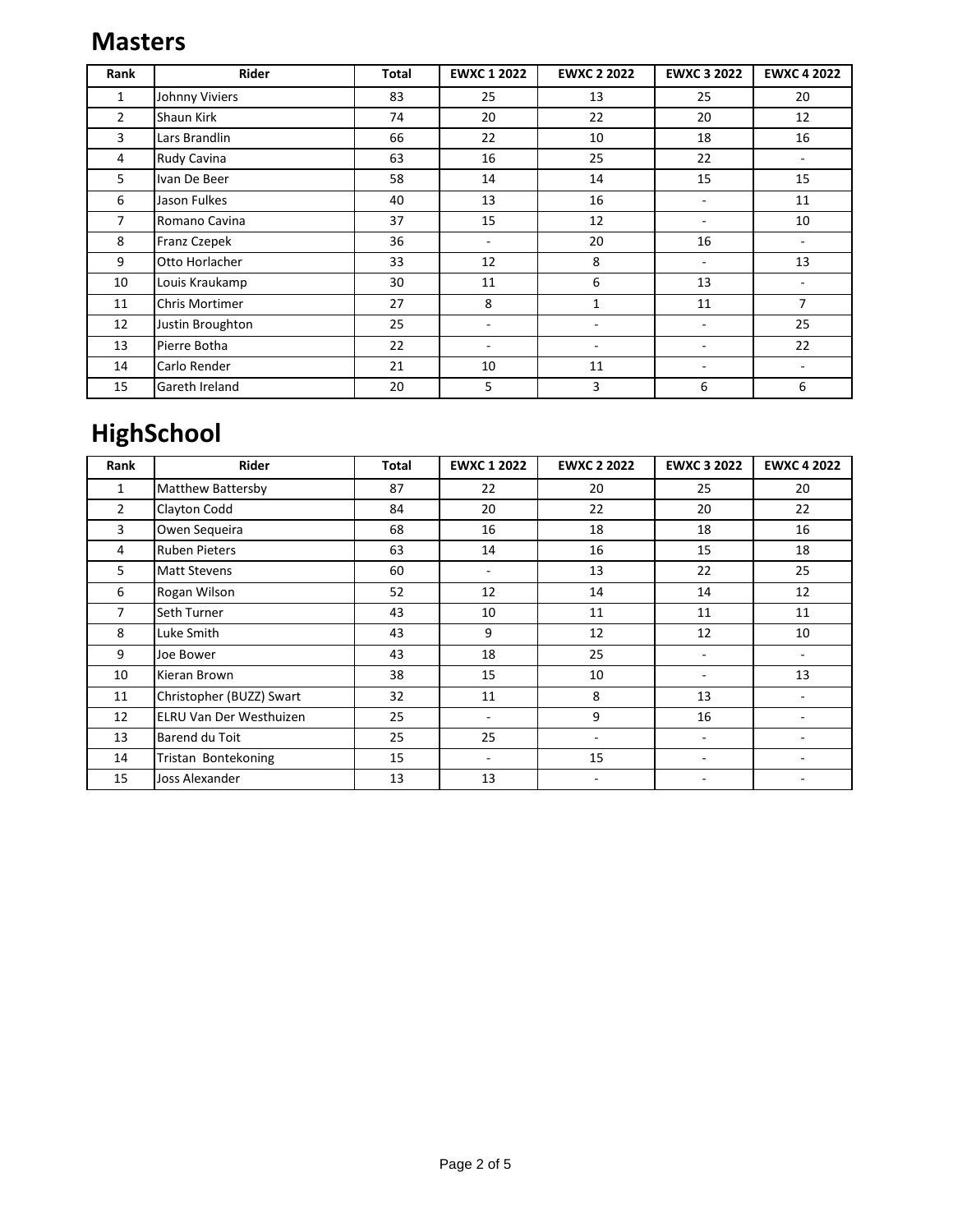## **Silver A**

| Rank           | Rider                 | <b>Total</b> | <b>EWXC 1 2022</b>       | <b>EWXC 2 2022</b> | <b>EWXC 3 2022</b>       | <b>EWXC 4 2022</b> |
|----------------|-----------------------|--------------|--------------------------|--------------------|--------------------------|--------------------|
| 1              | Alec van Niekerk      | 72           | 25                       | 25                 | $\overline{\phantom{a}}$ | 22                 |
| $\overline{2}$ | Wesley Batho          | 68           | 12                       | 18                 | 22                       | 16                 |
| 3              | Juan-Marc Cilliers    | 66           | 16                       | 15                 | 15                       | 20                 |
| 4              | JJ Oosthuizen         | 66           | 20                       | 14                 | 18                       | 14                 |
| 5              | Joshua Nixon          | 63           | $\overline{\phantom{a}}$ | 20                 | 25                       | 18                 |
| 6              | Philipe Descroizilles | 46           | 14                       |                    | 7                        | 25                 |
| 7              | Jason Picota          | 44           | 13                       | 11                 | 5                        | 15                 |
| 8              | Dean Pretorius        | 41           | 15                       | 13                 | 13                       |                    |
| 9              | <b>Riekert Nortje</b> | 40           | 11                       | 9                  | 20                       | 0                  |
| 10             | Hennie Wiggett        | 38           | $\overline{\phantom{a}}$ | 22                 | 16                       | ٠                  |
| 11             | Craig Lovell          | 38           | 22                       | 16                 | ٠                        |                    |
| 12             | Hano Van der Spuy     | 33           | 9                        | 5                  | 6                        | 13                 |
| 13             | Justin Robert         | 32           | 18                       |                    | 14                       | ٠                  |
| 14             | Logan Burger          | 29           | 6                        | 7                  | 4                        | 12                 |
| 15             | Michael Lange         | 28           | 10                       |                    | 10                       | 8                  |

#### **Silver B**

| Rank           | Rider                 | Total | <b>EWXC 1 2022</b> | <b>EWXC 2 2022</b> | <b>EWXC 3 2022</b>       | <b>EWXC 4 2022</b> |
|----------------|-----------------------|-------|--------------------|--------------------|--------------------------|--------------------|
| 1              | Danie Ras             | 94    | 25                 | 25                 | 22                       | 22                 |
| $\overline{2}$ | Chris Swart           | 80    | 22                 | 20                 | 20                       | 18                 |
| 3              | Riley Filen Filen     | 72    | $\blacksquare$     | 22                 | 25                       | 25                 |
| 4              | Alexander Leighton    | 63    | 15                 | 16                 | 16                       | 16                 |
| 5              | Angelo Dimitriadis    | 55    | 16                 | 12                 | 13                       | 14                 |
| 6              | Luca Di Siena         | 52    | ٠                  | 18                 | 14                       | 20                 |
| 7              | James Fulkes          | 47    |                    | 14                 | 18                       | 15                 |
| 8              | Simon Wilkinson       | 46    | 13                 | 10                 | 10                       | 13                 |
| 9              | <b>Warrick Smook</b>  | 36    | 9                  | $\overline{7}$     | 8                        | 12                 |
| 10             | <b>Tristan Marais</b> | 31    | 18                 | 13                 | $\overline{\phantom{a}}$ |                    |
| 11             | George Wright         | 30    | ٠                  | 15                 | 15                       |                    |
| 12             | Noah Bagwitz          | 27    | 10                 | 8                  | 9                        |                    |
| 13             | Julian Verweerdt      | 26    | 12                 | 9                  | 5                        |                    |
| 14             | Gavin Geary           | 25    | 4                  | ۰                  | 11                       | 10                 |
| 15             | Fergal Mc Adam        | 25    | 3                  | 6                  | 7                        | 9                  |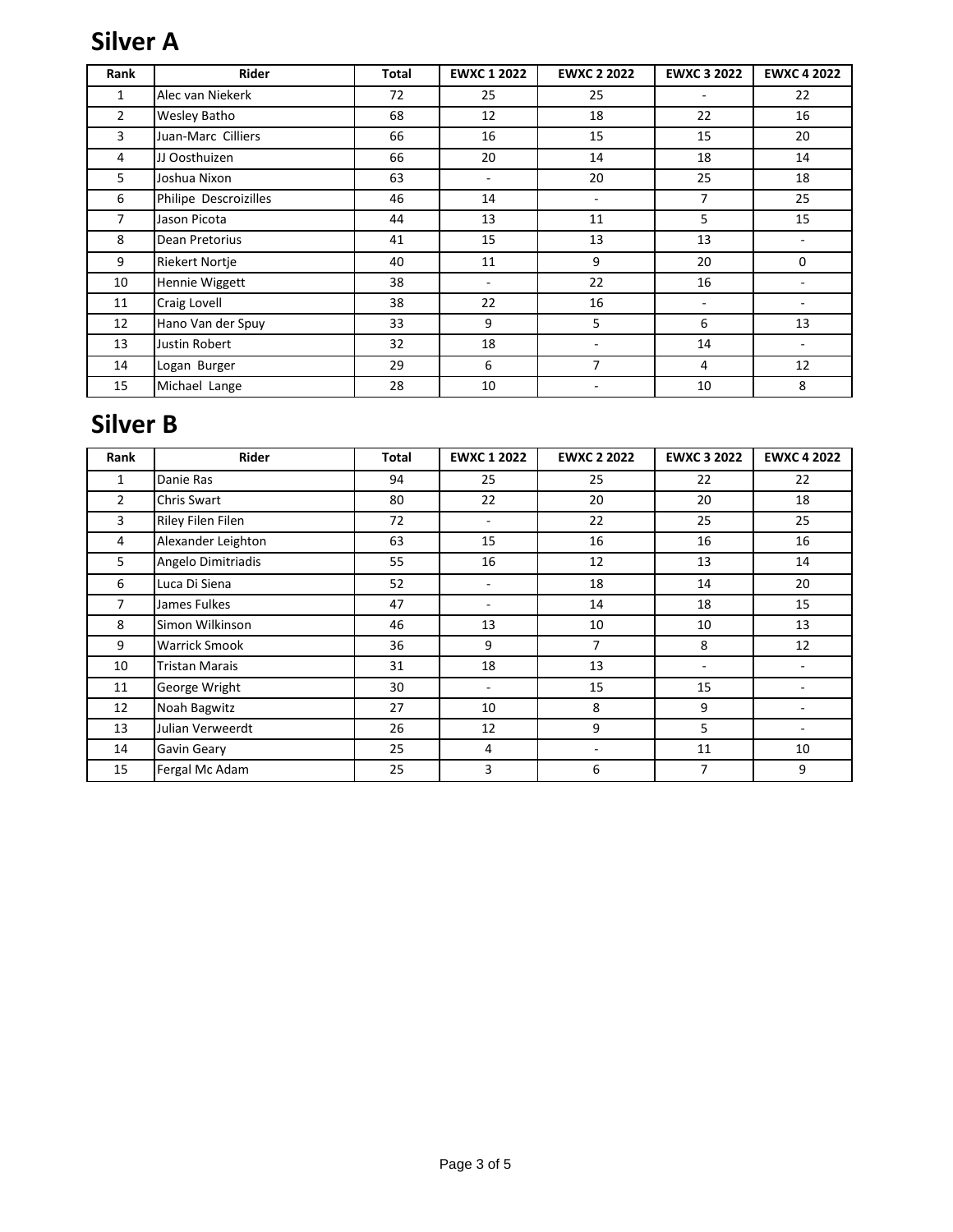## **Club**

| Rank           | Rider                     | <b>Total</b> | <b>EWXC 1 2022</b>       | <b>EWXC 2 2022</b> | <b>EWXC 3 2022</b>       | <b>EWXC 4 2022</b>       |
|----------------|---------------------------|--------------|--------------------------|--------------------|--------------------------|--------------------------|
| 1              | Luke Battersby            | 81           | 25                       | 25                 | 11                       | 20                       |
| $\overline{2}$ | Kai Plowes                | 73           | 20                       | 15                 | 20                       | 18                       |
| 3              | Troy Kraukamp             | 72           | 16                       | 13                 | 18                       | 25                       |
| 4              | <b>Justin Viviers</b>     | 65           | $\overline{\phantom{0}}$ | 18                 | 25                       | 22                       |
| 5              | Connor Van Niekerk        | 49           | 13                       | 22                 | 14                       | ۰                        |
| 6              | Justin Smullen            | 47           | 18                       | 12                 | 9                        | 8                        |
| 7              | James-Dean Tyler          | 46           | 12                       | 10                 | 12                       | 12                       |
| 8              | Nicholas Sothmann         | 42           | 22                       | 20                 | $\overline{\phantom{a}}$ |                          |
| 9              | Charl Frederick Pretorius | 38           |                          | 16                 | 22                       |                          |
| 10             | Herman Prinsloo           | 37           | ٠                        | 8                  | 13                       | 16                       |
| 11             | Juan Pierre De Clercq     | 37           | 10                       | 11                 | 16                       | $\overline{\phantom{a}}$ |
| 12             | Hannes Steyn              | 35           | 0                        | 14                 | 10                       | 11                       |
| 13             | Evert Grobbelaar          | 29           | 7                        | 6                  | 3                        | 13                       |
| 14             | Brendan De Clercq         | 24           | 0                        | 9                  | 15                       | $\overline{\phantom{a}}$ |
| 15             | <b>Andrew Donald</b>      | 23           | 0                        | 5                  | 8                        | 10                       |

## **Pro-Mini**

| Rank           | <b>Rider</b>          | <b>Total</b> | <b>EWXC 1 2022</b>       | <b>EWXC 2 2022</b> | <b>EWXC 3 2022</b> | <b>EWXC 4 2022</b> |
|----------------|-----------------------|--------------|--------------------------|--------------------|--------------------|--------------------|
| 1              | David Clark           | 100          | 25                       | 25                 | 25                 | 25                 |
| $\overline{2}$ | Miguel Cavina         | 88           | 22                       | 22                 | 22                 | 22                 |
| 3              | <b>Ruben Flores</b>   | 78           | 20                       | 20                 | 20                 | 18                 |
| 4              | Alecz Grobbelaar      | 56           | 13                       | 15                 | 15                 | 13                 |
| 5.             | <b>KAI BELL</b>       | 54           | ٠                        | 18                 | 16                 | 20                 |
| 6              | Gerhard Vosloo        | 54           | 12                       | 14                 | 14                 | 14                 |
| 7              | Alessio Di Siena      | 50           | $\overline{\phantom{0}}$ | 16                 | 18                 | 16                 |
| 8              | Damon Garrell         | 18           | 18                       |                    | ۰                  | ۰                  |
| 9              | <b>Tyrone Munro</b>   | 16           | 16                       |                    |                    |                    |
| 10             | Stiaan van den Heever | 15           |                          |                    |                    | 15                 |
| 11             | Noah Lewis-Monto      | 15           | 15                       |                    | ۰                  |                    |
| 12             | <b>Tristan Munro</b>  | 14           | 14                       |                    |                    |                    |

# **Ladies A**

| Rank | Rider              | Total | <b>EWXC 1 2022</b> | <b>EWXC 2 2022</b> | <b>EWXC 3 2022</b>       | <b>EWXC 4 2022</b> |
|------|--------------------|-------|--------------------|--------------------|--------------------------|--------------------|
|      | Kendra Lewis-Monto | 100   | رے                 | 25                 | 25                       | 25                 |
|      | Jessica Van Rossum | 44    | ے                  | $\sim$<br>ے۔       | $\overline{\phantom{a}}$ |                    |